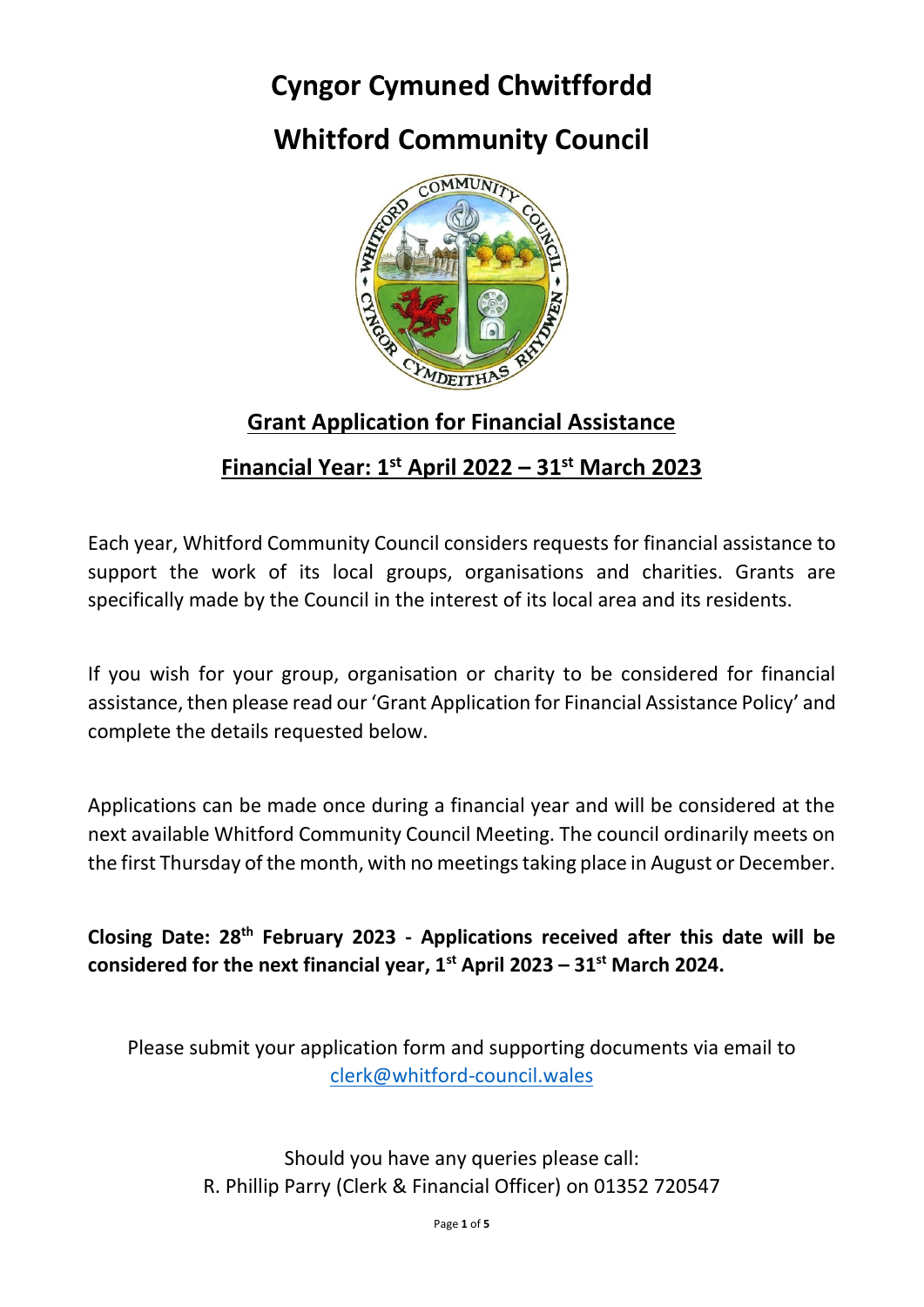## **Contact Details**

| <b>Full Name of Person</b> |      |  |
|----------------------------|------|--|
| requesting a Grant on      |      |  |
| behalf of the named        |      |  |
| organisation below:        |      |  |
| <b>Position held in</b>    |      |  |
| Organisation:              |      |  |
| Email:                     | Tel. |  |
|                            | No:  |  |

## **About Your Organisation**

| Name of                                                                               |             |             |         |                   |
|---------------------------------------------------------------------------------------|-------------|-------------|---------|-------------------|
| Organisation:                                                                         |             |             |         |                   |
| <b>Charity Number</b>                                                                 |             |             |         |                   |
| (if applicable):                                                                      |             |             |         |                   |
| <b>Full Address:</b>                                                                  |             |             |         |                   |
|                                                                                       | <b>Post</b> |             | Tel     |                   |
|                                                                                       | Code:       |             | No:     |                   |
| <b>Address where</b><br>organisation<br>holds meetings /<br>undertakes<br>activities: |             |             |         |                   |
| <b>No of Members:</b>                                                                 |             |             |         |                   |
| How often does<br>the organisation<br>meet?<br>Delete as necessary                    | Weekly      | Fortnightly | Monthly | <b>Bi-Monthly</b> |
| <b>Purpose of</b><br>Organisation                                                     |             |             |         |                   |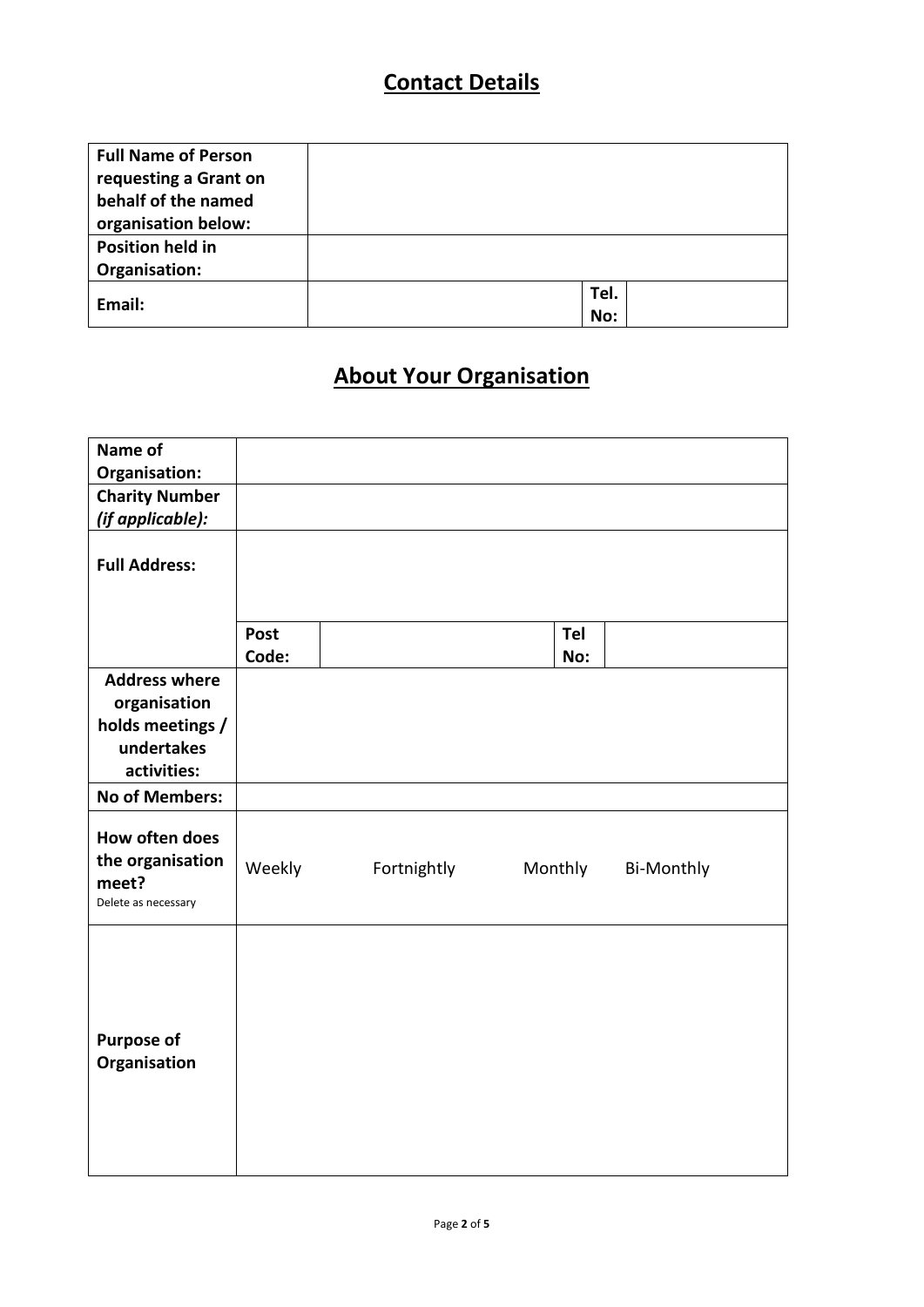## **Grant Application Details**

| <b>Amount Requested:</b>                                                                                                                                                                                                                                                                                   | £                                                                    |  |
|------------------------------------------------------------------------------------------------------------------------------------------------------------------------------------------------------------------------------------------------------------------------------------------------------------|----------------------------------------------------------------------|--|
|                                                                                                                                                                                                                                                                                                            | <b>Account Name:</b>                                                 |  |
| <b>Organisation's bank details</b>                                                                                                                                                                                                                                                                         | <b>Sort Code:</b>                                                    |  |
|                                                                                                                                                                                                                                                                                                            | <b>Account Number:</b>                                               |  |
| Copy of previous year's                                                                                                                                                                                                                                                                                    |                                                                      |  |
| audited accounts attached                                                                                                                                                                                                                                                                                  | Applications for financial assistance will not be considered without |  |
| and current banking                                                                                                                                                                                                                                                                                        | copies of previous financial year's audited accounts and a current   |  |
| statement                                                                                                                                                                                                                                                                                                  | banking statement being enclosed with this application               |  |
|                                                                                                                                                                                                                                                                                                            |                                                                      |  |
| Please provide details on how the organisation would use grant<br>(Provide full quotation of works for specific project)                                                                                                                                                                                   |                                                                      |  |
|                                                                                                                                                                                                                                                                                                            |                                                                      |  |
| If applying for a grant over £400, Whitford Community Council will consider granting<br>up to 50% of total costs, to a maximum of $£2,000.00 -$ unless exceptional reasons are<br>provided and accepted by Council. The above maximum figure is also dependent on the<br>current year's budget allocation. |                                                                      |  |
|                                                                                                                                                                                                                                                                                                            |                                                                      |  |
| Please provide full details of how your organisation<br>would pay for the remaining costs of the detailed project above:                                                                                                                                                                                   |                                                                      |  |
|                                                                                                                                                                                                                                                                                                            |                                                                      |  |
|                                                                                                                                                                                                                                                                                                            |                                                                      |  |
|                                                                                                                                                                                                                                                                                                            |                                                                      |  |
|                                                                                                                                                                                                                                                                                                            |                                                                      |  |
|                                                                                                                                                                                                                                                                                                            |                                                                      |  |
|                                                                                                                                                                                                                                                                                                            |                                                                      |  |
|                                                                                                                                                                                                                                                                                                            |                                                                      |  |
|                                                                                                                                                                                                                                                                                                            |                                                                      |  |
|                                                                                                                                                                                                                                                                                                            |                                                                      |  |
|                                                                                                                                                                                                                                                                                                            |                                                                      |  |
|                                                                                                                                                                                                                                                                                                            |                                                                      |  |
|                                                                                                                                                                                                                                                                                                            |                                                                      |  |
|                                                                                                                                                                                                                                                                                                            |                                                                      |  |
|                                                                                                                                                                                                                                                                                                            |                                                                      |  |
|                                                                                                                                                                                                                                                                                                            |                                                                      |  |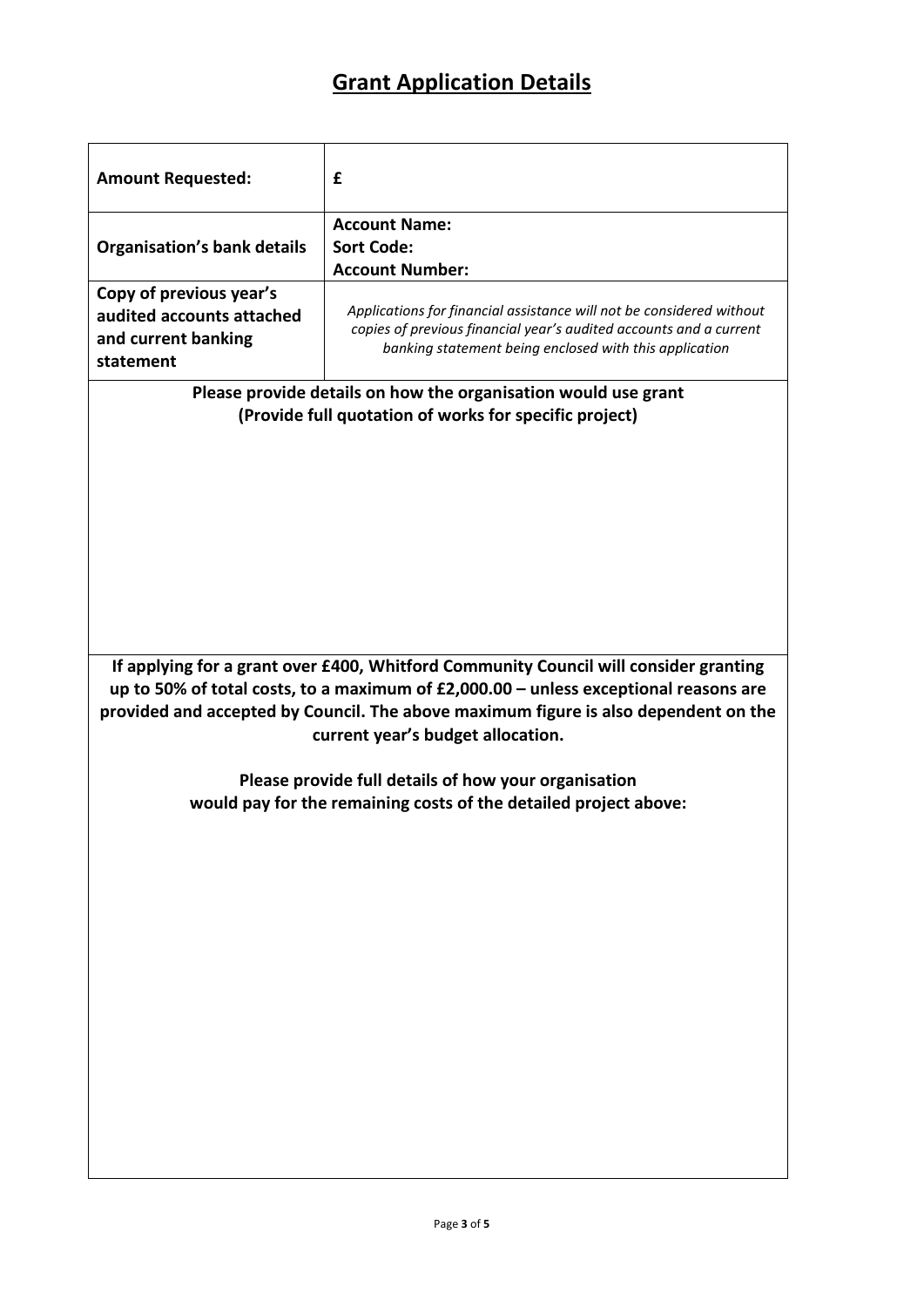#### **Please provide details about how this project will benefit the local community and / or residents of Whitford Community Council area**

By submitting this form to Whitford Community Council you are confirming acknowledgement and understanding of the 'Financial Assistance Policy', including all relevant terms and conditions outlined.

Whitford Community Council reserves the right to request any further information that it deems necessary to assist the decision-making process.

Whitford Community Council reserves the right to refuse any application for financial assistance that is considered to be against the objectives outlined within its 'Financial Assistance Policy'.

Where Whitford Community Council have provided financial assistance for a specific project in excess of £400, the relevant group, organisation or charity will provide a written update by letter or email, within 6 months of monies being awarded, detailing how the money has been utilised. Whitford Community Council will consider noncompliance of the above as grounds for refusal of future applications for financial assistance.

Whitford Community Council reserves the right to request repayment of any financial assistance provided where an applicant does not comply with the conditions set out within this policy.